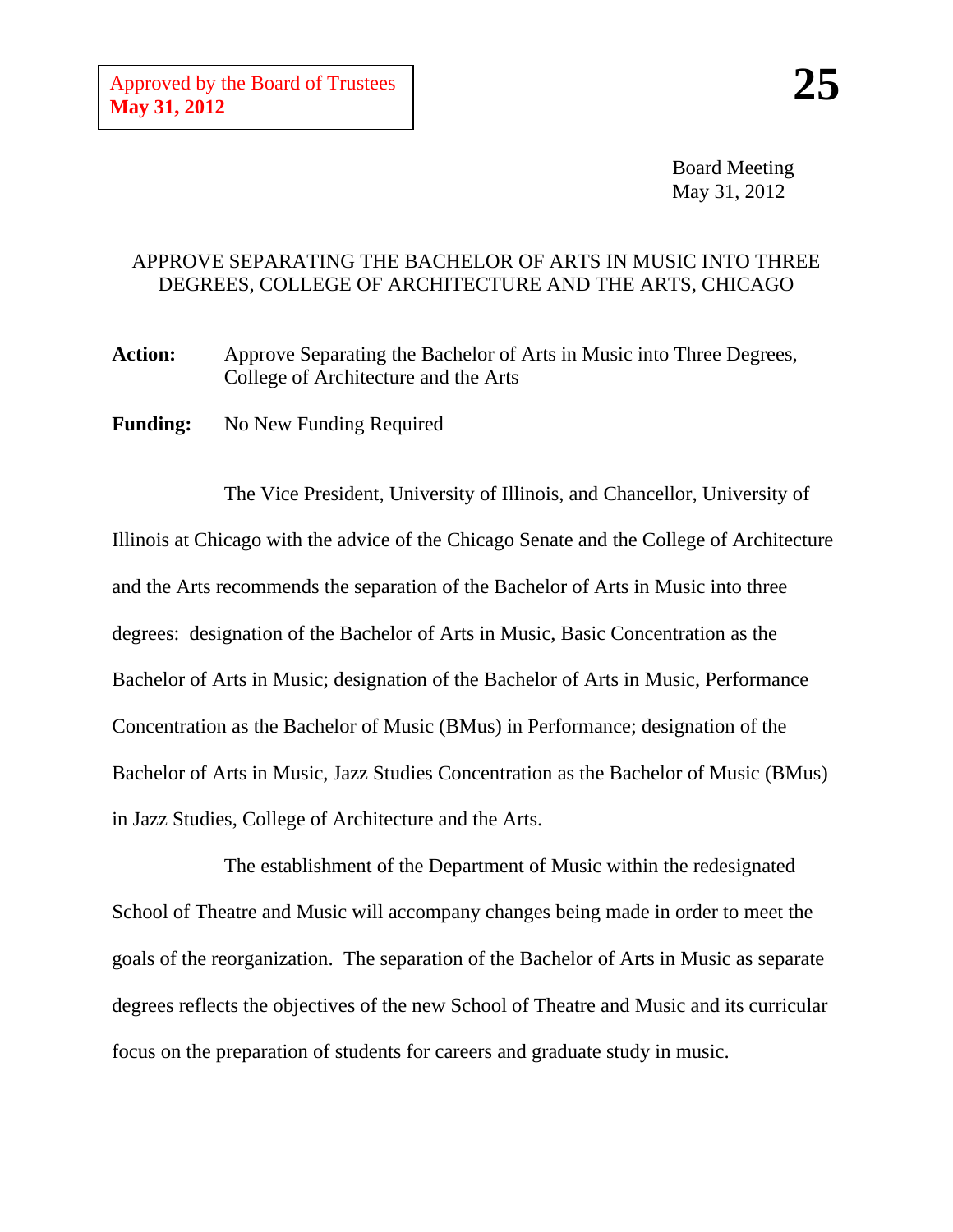The Department of Theatre and Music proposes to remove the term "Basic Concentration" from the Bachelor of Arts in Music in conjunction with the proposal to designate the two other concentrations as separate Bachelor of Music degrees. The term "Basic Concentration" has been used largely to differentiate it from the two other concentrations. The major is in fact not a concentration but is rather a broad and thorough study of the theory, history, and literature of music, providing excellent background for those who wish to go on to graduate study and research in theory, musicology, or ethnomusicology.

The currently existing Performance and Jazz Studies Concentrations of the B.A. in Music will become the Bachelor of Music (B.Mus.) in Performance and Bachelor of Music (B.Mus.) in Jazz Studies degrees, respectively. The nature of these existing programs reflects a pre-professional, conservatory style training. The Bachelor of Music degree is the most commonly offered degree for programs in which students devote considerable time to applied study such as instrumental or vocal performance, conducting, jazz, composition, or other narrower pursuit. Students enrolled in these degrees will prepare for applied work in the profession. The proposed degree would be the only Bachelor of Music offered at a public four-year institution in the Chicago metropolitan area.

The Vice President for Academic Affairs concurs with this recommendation. The University Senates Conference has indicated that no further Senate jurisdiction is involved.

2